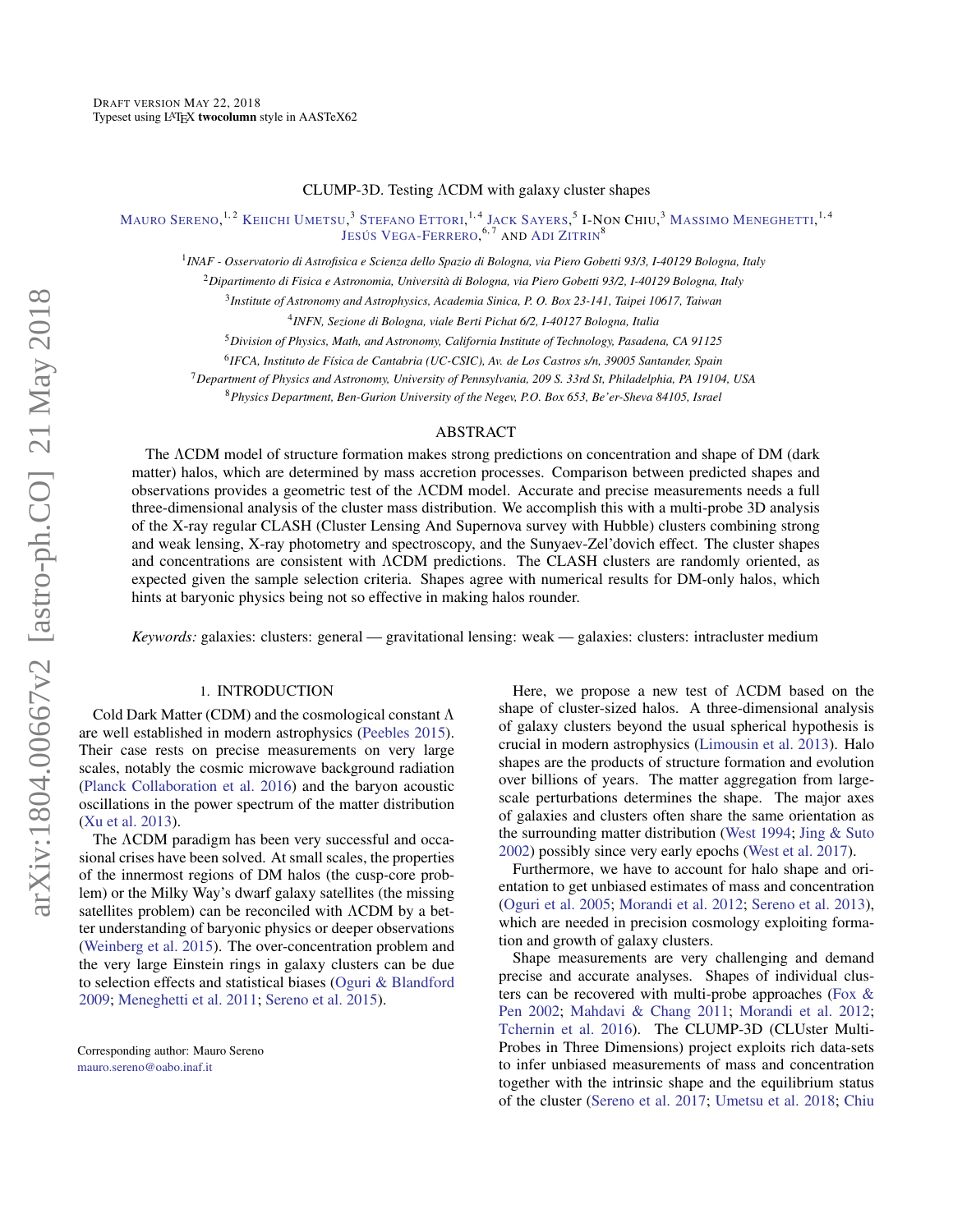[et al.](#page-6-11) [2018\)](#page-6-11). The full three-dimensional Bayesian analysis combines strong (SL) and weak lensing (WL), X-ray surface brightness and temperature, and the Sunyaev-Zel'dovich effect (SZe) [\(Sereno et al.](#page-6-10) [2017\)](#page-6-10). In a nutshell, lensing constrains the 2D mass and concentration which are deprojected thanks to the shape and orientation information from X-ray and SZe.

Here, we apply the method to the CLASH (Cluster Lensing and Supernova Survey with Hubble) clusters [\(Postman](#page-6-12) [et al.](#page-6-12) [2012\)](#page-6-12) and test if the recovered concentrations, shapes and orientations are in agreement with the ΛCDM predictions. This offers a novel, geometric check of the structure formation and evolution.

The reference cosmological model we test is the concordance flat ΛCDM universe with matter density parameter  $\Omega_M$  = 1 –  $\Omega_\Lambda$  = 0.3, Hubble constant  $H_0$  =  $100h$  km s<sup>-1</sup>Mpc<sup>-1</sup> with  $h = 0.7$ , and power spectrum amplitude  $\sigma_8 = 0.82$ . Notations and conventions follows [Sereno et al.](#page-6-10) [\(2017\)](#page-6-10).

### 2. THE CLASH SAMPLE

CLASH is a Multi-Cycle Treasury program with the *Hubble Space Telescope* (HST) complemented with high-quality, multi-wavelength data-sets [\(Postman et al.](#page-6-12) [2012\)](#page-6-12). Twenty massive clusters are X-ray selected over the redshift range  $0.2 \le z \le 0.9$  on the basis of their high temperature  $(kT > 5 \text{ keV})$ , and symmetric and smooth X-ray emission. Five additional clusters are included for their lensing strength to find magnified high- $z$  galaxies.

We extend the method first applied to M1206 in [Sereno](#page-6-10) [et al.](#page-6-10) [\(2017\)](#page-6-10) to the 16 X-ray regular CLASH clusters with high quality, ground-based data for WL (Table [1\)](#page-2-0). We do not consider the five lensing selected clusters, which are mostly merging or irregular systems. In fact, our modelling requires that matter and gas follow an ellipsoidal geometry and that gas and matter are aligned and co-centered. Modeling of complex distributions could require using finite mixture models as collections of ellipsoids that fit individual subclusters [\(Kuhn et al.](#page-6-13) [2014\)](#page-6-13).

The data-sets have been comprehensively presented and detailed elsewhere. In the following, we provide the main references, and detail any change with respect to [Sereno et al.](#page-6-10) [\(2017\)](#page-6-10).

*Weak lensing at large radii*. The lensing analysis relies on ground-based data from the Suprime-Cam at Subaru Telescope or the ESO Wide Field Imager [\(Umetsu et al.](#page-7-8) [2014,](#page-7-8) [2016;](#page-7-9) [Merten et al.](#page-6-14) [2015\)](#page-6-14). We mainly refer to [Umetsu et al.](#page-7-7) [\(2018\)](#page-7-7), where projected mass maps are recovered from the joint analysis of shear and magnification bias. Our fitting analysis follows [Sereno et al.](#page-6-10) [\(2017\)](#page-6-10) but we do not limit the fit to a squared region of size of  $4 \text{ Mpc}/h$ , instead we consider the full field of view [\(Chiu et al.](#page-6-11) [2018\)](#page-6-11). Accordingly, the noise from the large-scale structure is added to the uncertainty covariance matrix.

*Strong and weak lensing in the cluster cores*. Multiple image systems, shear in the *HST* field, and mass models of the inner cluster regions are presented in [Zitrin et al.](#page-7-10) [\(2015\)](#page-7-10). As in [Sereno et al.](#page-6-10) [\(2017\)](#page-6-10), we compute the mean convergence from the 'PIEMDeNFW' maps in equally spaced circular annuli. The innermost and the outermost radii are set to an angular scale of  $5^{\prime\prime}$  and two times the Einstein radius,  $\theta_{\text{max}}$ ,  $_{\text{SL}} = 2\theta_{\text{E}}(z_{\text{s}} = 2)$ , respectively. The width of the annuli,  $\Delta\theta_{\rm SL}$ , is determined through the relation  $N_{\rm im}\Delta\theta_{\rm SL}^2 \sim \pi\theta_{\rm E}^2$ , where  $N_{\text{im}}$  is the number of images [\(Umetsu et al.](#page-7-9) [2016\)](#page-7-9). We fix  $N_{\text{im}} = N_{\text{SL}}/2$ , where  $N_{\text{SL}}$  is the number of effective SL constraints [\(Zitrin et al.](#page-7-10) [2015,](#page-7-10) table 1). The bin size is rounded to have equally spaced annuli.

*X-ray.* Gas density and temperature profiles are measured from archival *Chandra* data, see Table [1.](#page-2-0) The data are analysed as in [Sereno et al.](#page-6-10) [\(2017\)](#page-6-10). Cleaned (by grade, status, bad pixels, and time intervals affected from flares in the background count rate) events file are prepared with the CIAO 4.8 software<sup>[1](#page-1-0)</sup> and the calibration database CALDB 4.7.1. Backgrounds are extracted far from the cluster X-ray peak in circular regions of radius of  $2'$ .

Exposure-corrected images are produced in the [0.7-2] keV band. The point-sources are identified with the tool wavedetct, filtered out, and the corresponding regions filled with values of counts from surrounding background areas through the tool dmfilth.

We perform the 2D analysis of the number counts in the circular region enclosing 80% of the total source emission. Pixels are binned with a final resolution of  $1.968$ ". We excise the inner region of radius 5". Outside the 80% region, we examine the surface brightness profiles in circular annuli.

Spectra are extracted in circular annuli and analysed with the XSPEC v.1[2](#page-1-1).9 software<sup>2</sup> with an absorbed thermal model tbabs, the Galactic absorption fixed by extrapolation from HI radio maps in [Kalberla et al.](#page-6-15) [\(2005\)](#page-6-15) and the apec emission spectrum with three free parameters (normalisation, temperature and metallicity). The same model with metallicity fixed to the median value is used for regression.

*SZe.* The CLASH clusters are part of the Bolocam Xray SZ (BoXSZ) sample, with publicly available data from Bolocam. Details of the observational campaign and data reduction can be found in [Sayers et al.](#page-6-16) [\(2011,](#page-6-16) [2016\)](#page-6-17); [Czakon](#page-6-18) [et al.](#page-6-18) [\(2015\)](#page-6-18). Additional data from the *Planck* all-sky survey are employed to set the mean signal estimates [\(Sereno et al.](#page-6-10) [2017\)](#page-6-10).

Our analysis strictly follows [Sereno et al.](#page-6-10) [\(2017\)](#page-6-10). The integrated Compton parameter is computed from the unfiltered maps in five equally spaced annular bins up to a maximum radius of  $5'$ . The annulus width is set to  $1'$ , comparable to the PSF FWHM.

#### 3. THE MODEL

The parametric joint analysis of the multi-probe data-sets is introduced in [Sereno et al.](#page-6-10) [\(2017\)](#page-6-10). The main assumption is that the total matter distribution is ellipsoidal. The halo shape is described by the two axis ratios:  $q_{\text{mat},1}$  is the minor-

<span id="page-1-0"></span><sup>1</sup> <http://cxc.harvard.edu/ciao/>

<span id="page-1-1"></span><sup>2</sup> <https://heasarc.gsfc.nasa.gov/xanadu/xspec/>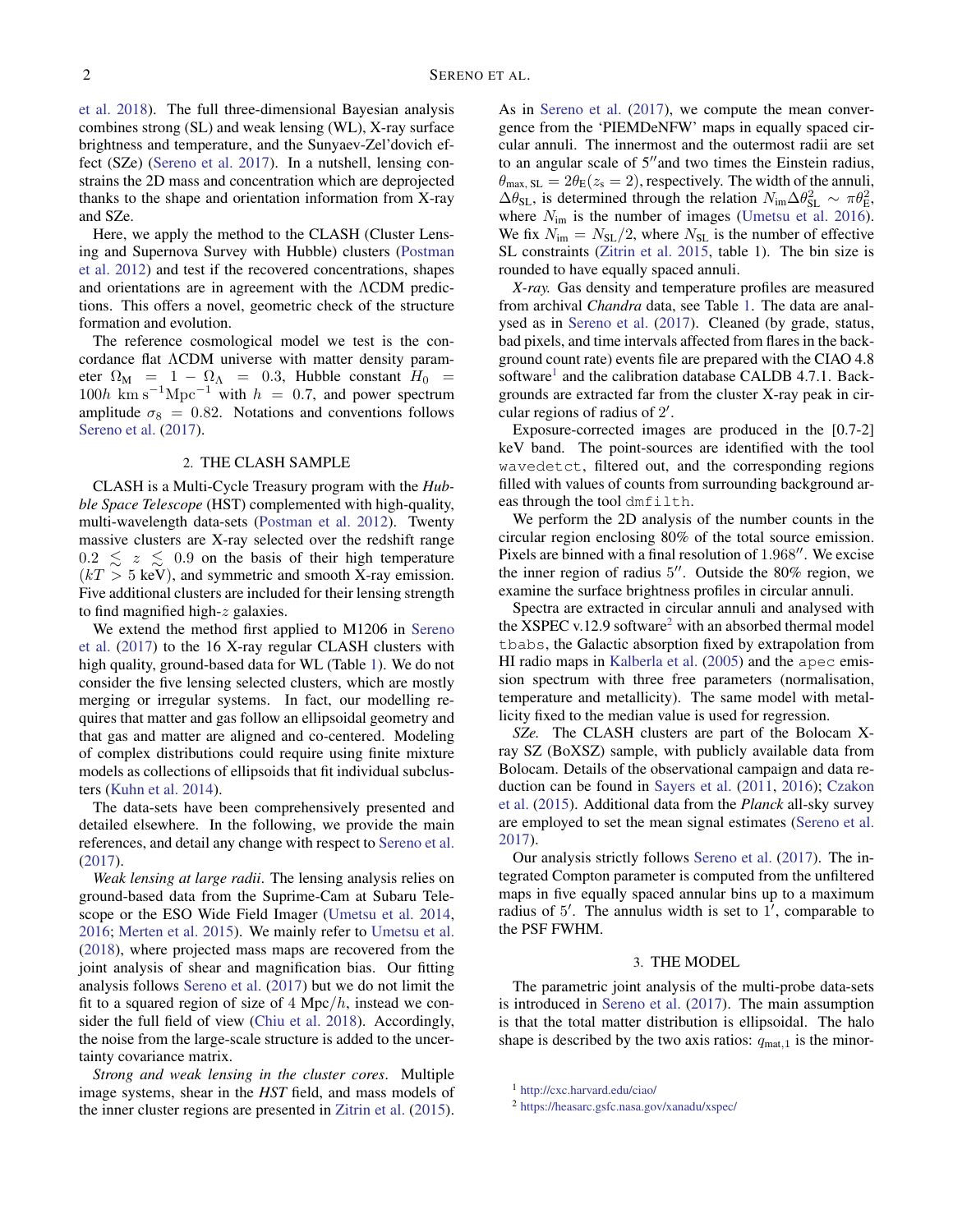<span id="page-2-0"></span>Table 1. The cluster sample. Columns 4 and 5: right ascension and declination in degrees (J2000) of the associated brightest cluster galaxy (BCG), adopted as the cluster center. The X-ray data set is detailed in cols. 6–8. Col. 6: observation identification. Col. 7: nominal exposure time. Col. 8: Galactic absorption.

| Name              |                   | $\boldsymbol{z}$ | <b>RA</b> | <b>DEC</b>    | ObsID                        | $t_{\rm exp}$ | $n_{\rm H}$                   |
|-------------------|-------------------|------------------|-----------|---------------|------------------------------|---------------|-------------------------------|
| Full              | Short             |                  |           |               |                              | [ks]          | $[10^{20}$ cm <sup>-2</sup> ] |
| ABELL 0383        | A383              | 0.188            | 42.01409  | $-3.5292641$  | 522/3579 (ACIS-I)            | 19.6          | 1.6                           |
| ABELL 0209        | A209              | 0.206            | 22.96895  | $-13.6112720$ | 524/2320 (ACIS-I)            | 28.2          | 3.5                           |
| ABELL 2261        | A2261             | 0.225            | 260.61336 | 32.1324650    | 3194 (ACIS-S)                | 32.0          | 4.5                           |
| RX J2129+0005     | R2129             | 0.234            | 322.41649 | 0.0892232     | 5007 (ACIS-I)                | 24.1          | 3.2                           |
| ABELL 0611        | A611              | 0.288            | 120.23674 | 36.0565650    | 3257/3582/6108/7719 (ACIS-I) | 71.3          | 4.6                           |
| MS 2137.3-2353    | MS2137            | 0.313            | 325.06313 | $-23.6611360$ | 3271 (ACIS-I)                | 22.6          | 4.3                           |
| RXC J2248.7-4431  | R <sub>2248</sub> | 0.348            | 342.18322 | $-44.5309080$ | 3585/6111 (ACIS-I)           | 66.2          | 5.7                           |
| MACS J1115+0129   | M1115             | 0.352            | 168.96627 | 1.4986116     | 3275/9375 (ACIS-I)           | 49.1          | 4.3                           |
| MACS J1931.8-2635 | M1931             | 0.352            | 292.95608 | $-26.5758570$ | 3277 (ACIS-I)                | 22.9          | 3.7                           |
| RX J1532.8+3021   | R <sub>1532</sub> | 0.363            | 233.22410 | 30.3498440    | 3280/6107 (ACIS-I)           | 51.9          | 3.4                           |
| MACS J1720.3+3536 | M1720             | 0.391            | 260.06980 | 35.6072660    | 3282/9382 (ACIS-I)           | 111.2         | 8.3                           |
| MACS J0429.6-0253 | M0429             | 0.399            | 67.40003  | $-2.8852066$  | 5250 (ACIS-S)                | 18.9          | 3.8                           |
| MACS J1206.2-0847 | M1206             | 0.44             | 181.55065 | $-8.8009395$  | 3592/13516/13999 (ACIS-I)    | 149.8         | 4.6                           |
| MACS J0329.6-0211 | M0329             | 0.45             | 52.42320  | $-2.1962279$  | 14009 (ACIS-S)               | 85.8          | 2.3                           |
| RX J1347.5-1145   | R <sub>1347</sub> | 0.451            | 206.87756 | $-11.7526100$ | 552/9370 (ACIS-I)            | 39.6          | 3.6                           |
| MACS J0744.9+3927 | M0744             | 0.686            | 116.22000 | 39.4574080    | 4966/18611/18818 (ACIS-I)    | 123.1         | 1.2                           |

to-major axis ratio, and  $q_{\text{mat},2}$  is the intermediate-to-major axis ratio. The orientation is fixed by three Euler's angles:  $\vartheta$ is the inclination angle between the major axis and the lineof-sight.

The gas distribution is assumed to be ellipsoidal too and co-centered and co-aligned with the total matter. The gas is taken to be more spherical than the total matter, as usual in regular systems, but we do not require that the gas is in equilibrium in the potential well. This modelling is supported by the analysis of the 2D maps [\(Umetsu et al.](#page-7-7) [2018\)](#page-7-7), which show that gas and total matter have a negligible off-set and are aligned in projection, and that a constant matter ellipticity as a function of the radius provides a good description of the data.

WL and X-ray/SZ data probe dark matter and gas, respectively, on different scales. Whereas the matter shape is measured within the viral region, the gas shape is mostly sensitive to the inner regions [\(Sereno et al.](#page-6-10) [2017\)](#page-6-10).

We fit the SL and WL convergence maps, the X-ray surface brightness and temperature, and the integrated Compton parameter. The total matter distribution, the gas density, and the gas temperature are modelled with flexible parametric ellipsoidal 3D profiles. Since we do not require hydrostatic equilibrium, the determinations of the matter or the gas density profiles are largely independent apart from an overall normalization related to the orientation [\(Sereno et al.](#page-6-10) [2017\)](#page-6-10). The more elongated the cluster is along the line-ofsight, as mainly inferred from X-ray and SZe measurements, the smaller the central gas density, and the smaller the total mass and concentration. Here, we are interested in the global shape and we do not discuss the gas properties, which are simultaneously fitted in the same regression procedure. To conservatively deal with parameter degeneracy, we focus on 1D probability distributions obtained after marginalization of the remaining parameters.

The total mass (DM plus galaxies plus gas) is described as a Navarro-Frenk-White (NFW) density profile [\(Navarro et al.](#page-6-19) [1996\)](#page-6-19),

$$
\rho_{\text{NFW}} = \frac{\rho_{\text{s}}}{(\zeta/\zeta_{\text{s}})(1 + \zeta/\zeta_{\text{s}})^2},\tag{1}
$$

where  $\zeta$  is the ellipsoidal radius and  $\zeta_s$  is the scale radius. In our notation,  $M_{\Delta}$  is the mass within the ellipsoid of semimajor axis  $\zeta_{\Delta}$ ,

$$
M_{\Delta} \equiv (4\pi/3)\Delta \rho_{\rm cr}(z) \, q_{\rm mat, 1} q_{\rm mat, 2} \zeta_{\Delta}^3,\tag{2}
$$

where  $\rho_{cr}(z)$  is the critical density. The concentration is  $c_{\Delta} \equiv \zeta_{\Delta}/\zeta_s$ . For comparison with numerical simulations, we also consider the mass  $M_{\text{sph},\Delta}$  measured in spherical regions, and the concentration  $c_{\text{sph},\Delta}$  computed by fitting the spherically averaged NFW profile.

The relation between  $\rho_s$  and the concentration takes the same form in the spherical or ellipsoidal model, whereas  $r_{\rm sph,s} \sim (q_{\rm mat,1}q_{\rm mat,2})^{1/3} \zeta_{\rm s}$ . Then,  $c_{\rm sph,\Delta} < c_{\Delta}$ .

For our Bayesian analysis, we adopt priors spanning large parameter regions. For mass and concentration, priors are uniform distributions in logarithmically spaced intervals, as suitable for positive parameters [\(Sereno & Covone](#page-6-20) [2013\)](#page-6-20):  $p_{\text{prior}}(M_{200}) \propto 1/M_{200}$  and  $p_{\text{prior}}(c_{200}) \propto 1/c_{200}$  in the allowed ranges  $0.01 \leq M_{200}/(10^{15}h^{-1}M_{\odot}) \leq 10$  and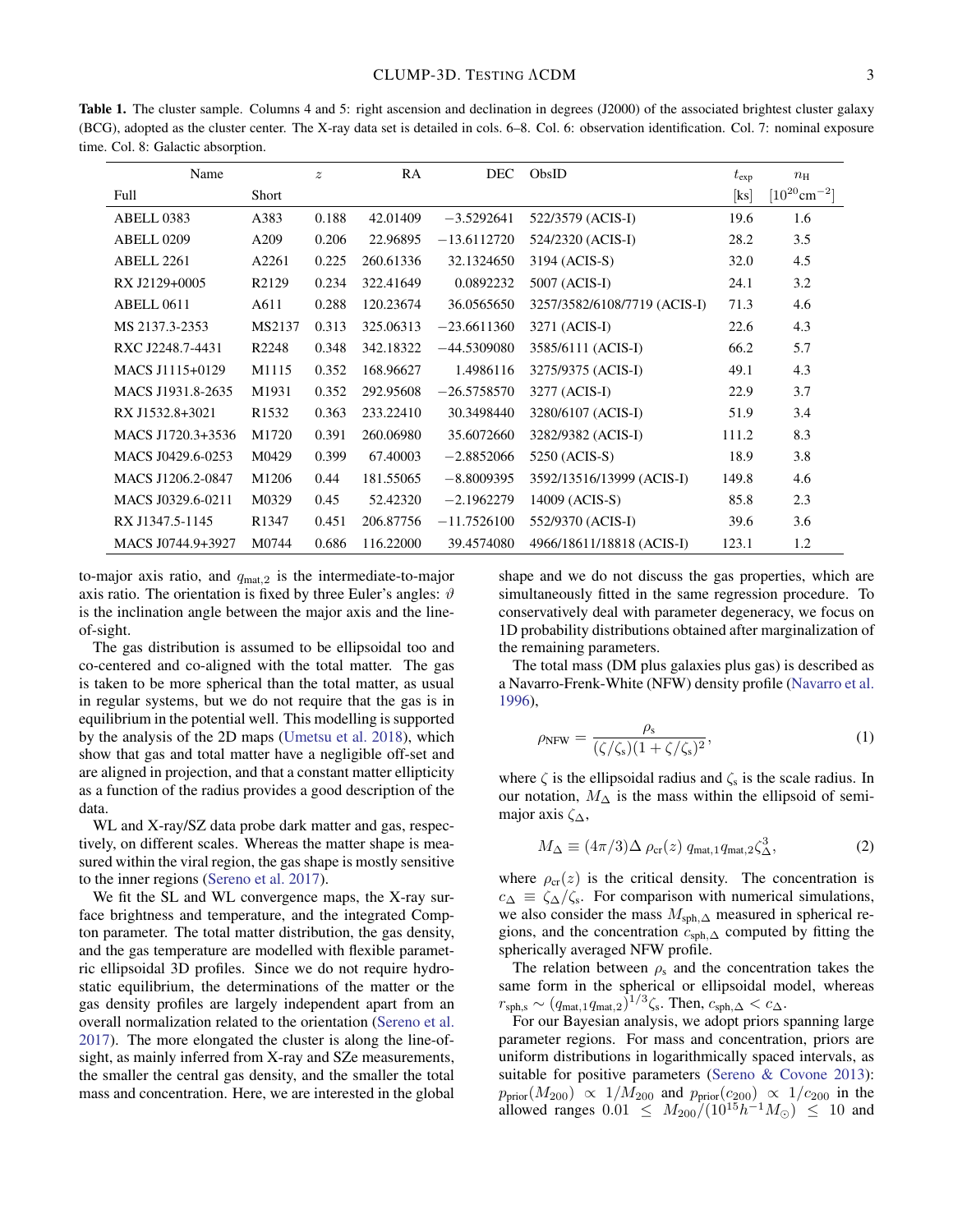$1 \leq c_{200} \leq 10$ , or null otherwise. We assume a flat prior for the matter shape (q-flat), i.e. the probability  $p_{prior}(q_{mat,1})$  and the conditional probability  $p_{prior}(q_{mat,2}|q_{mat,1})$  are constant. The minimum axis ratio is  $q_{\text{min}} = 0.1$ , and  $q_{\text{min}} \le q_{\text{mat},1} \le$  $q_{\text{mat},2} \leq 1$ . This prior allows either very triaxial clusters  $(q_{\text{mat},1}, q_{\text{mat},2} \ll 1)$  or spherical systems  $(q_{\text{mat},1} \leq 1)$ , which are preferentially excluded by  $N$ -body simulations (Jing  $\&$ [Suto](#page-6-5) [2002\)](#page-6-5). A priori, the cluster orientation is random, i.e.  $p_{\text{prior}}(\cos \vartheta) = 1.$ 

# 4. THEORETICAL PREDICTIONS

Numerical simulations can picture the cluster properties in the ΛCDM scenario. We consider two kinds of simulated samples: i) halos selected as actual CLASH clusters ('MUSIC2-CLASH');  $ii)$  a complete population of relaxed massive halos ('ΛCDM-rel').

*MUSIC2-CLASH*. Simulated clusters mimicking the CLASH sample are presented in [Meneghetti et al.](#page-6-21) [\(2014\)](#page-6-21), which study nearly 1400 halos over  $0.25 \le z \le 0.67$  from the MUSIC-2  $N$ -body/hydrodynamical simulations<sup>[3](#page-3-0)</sup>. These halos are mass-limited ( $> 10^{15} M_{\odot}/h$  at  $z = 0$ ) and are resimulated by adding baryons to the DM distributions [\(Sem](#page-6-22)[bolini et al.](#page-6-22) [2013\)](#page-6-22). Here, we consider the runs not including radiative processes.

[Meneghetti et al.](#page-6-21) [\(2014\)](#page-6-21) classified halos as regular or relaxed, the two conditions being non-equivalent. Regular clusters are so in their X-ray features. They show small centroid shift, small ellipticity, and small third- and fourth-order power ratios of the X-ray morphology in the soft-energy band, but large X-ray surface-brightness concentrations. On the other hand, clusters are classified as relaxed according to their center of mass displacement, their virial ratio, and their substructure mass fraction [\(Neto et al.](#page-6-23) [2007\)](#page-6-23). Regular clusters can be unrelaxed. The X-ray morphology is mostly evaluated in the inner regions, whereas relaxation is evaluated on scales up to the virial radius.

[Meneghetti et al.](#page-6-21) [\(2014\)](#page-6-21) find simulated avatars of the CLASH X-ray-selected clusters by matching the X-ray morphology. The association does not use gas temperatures or X-ray luminosities, whose physical processes are more challenging to simulate. Masses and redshifts have to be compatible too.

Only the simulated halos closest to each individual CLASH cluster in the morphological parameter space are used. The total number of associations analysed here is 166, with from 2 to 26 associations per cluster. CLASH clusters are found to be prevalently relaxed and only modestly affected by the strong lensing bias. The regularity of the matched clusters is not extreme [\(Meneghetti et al.](#page-6-21) [2014\)](#page-6-21). The fraction of  $\sim$  70 per cent of relaxed halos among Xray regular clusters is larger than in the full sample, and the average concentration is boosted.

<span id="page-3-0"></span>We measure the shapes and orientations of the total matter distribution, i.e. DM plus gas particles, by mimicking our real measurement process [\(Bonamigo et al.](#page-6-24) [2015\)](#page-6-24). We compute the mass tensor of the particles selected inside the ellipsoid, centred in the most bound particle, that encloses an overdensity  $\Delta = 200$ . The procedure was reiterated until both  $q_{\text{mat},1}$  and  $q_{\text{mat},2}$  converge within a 0.5% of error.

Λ*CDM-rel*. Relaxed galaxy clusters in N-body simulations are well represented as a population of ellipsoidal, coaligned, triaxial halos [\(Jing & Suto](#page-6-5) [2002;](#page-6-5) [Allgood et al.](#page-6-25) [2006;](#page-6-25) [Bonamigo et al.](#page-6-24) [2015;](#page-6-24) [Vega-Ferrero et al.](#page-7-11) [2017\)](#page-7-11). Results from different groups agree if methodological differences on how the halo shape is measured are taken into account [\(Vega-](#page-7-11)[Ferrero et al.](#page-7-11) [2017\)](#page-7-11).

We base the ΛCDM prediction for halo shape on [Bonamigo](#page-6-24) [et al.](#page-6-24) [\(2015\)](#page-6-24), who analyse the relaxed halos from the Millennium XXL simulation and provide statistically significant predictions for masses above  $3 \times 10^{14} M_{\odot}/h$ . They measure the shape of the ellipsoid enclosing an overdensity equal to the virial one. Unrelaxed clusters are removed by selecting only halos whose offset between the most bound particle and the centre of mass of the particles enclosed by the ellipsoid is less than 5 per cent of their virial radius. This criterion is not very stringent and a fraction of unrelaxed clusters might still be included.

Theoretical estimates provide a consistent picture of the halo concentrations [\(Bhattacharya et al.](#page-6-26) [2013;](#page-6-26) [Dutton &](#page-6-27) [Macciò](#page-6-27) [2014;](#page-6-27) [Ludlow et al.](#page-6-28) [2016\)](#page-6-28). As reference prediction, we follow [Meneghetti et al.](#page-6-21) [\(2014\)](#page-6-21), who measure the massconcentration relation under different selection criteria and for either projected or 3D concentrations and masses. The MUSIC-2 halos follow an intrinsic concentration-mass relation with a slightly larger normalisation than other recent results, but with the usual weak redshift evolution. The more sensible comparison to our analysis is with the NFW fitting in 3D of the relaxed sample.

We assume that the unbiased population of relaxed clusters is randomly oriented.

#### 5. RESULTS

Cluster masses and concentrations, and shape and orientation parameters are listed in Table [2.](#page-4-0) We fitted all the CLUMP-3D parameters [\(Sereno et al.](#page-6-10) [2017,](#page-6-10) table 1), including the gas parameters, which are not reported here and will be discussed separately.

Halo parameters are usually measured assuming spherical symmetry and by fitting the projected maps. Masses and concentrations so determined are called 2D. Here, we measure shape and concentration in 3D and we average the ellipsoidal mass profile in spherical regions. Our spherical masses are then unbiased.

The sample distributions are shown in Fig. [1.](#page-5-0) The theoretical ΛCDM prediction for each cluster is computed based on the observed mass distribution. For the MUSIC2-CLASH simulated clusters, we consider random samples of 16 associations, one per cluster. The expected distribution for each cluster is convolved with a Gaussian whose dispersion is equal to the statistical uncertainty on the one-point estimate.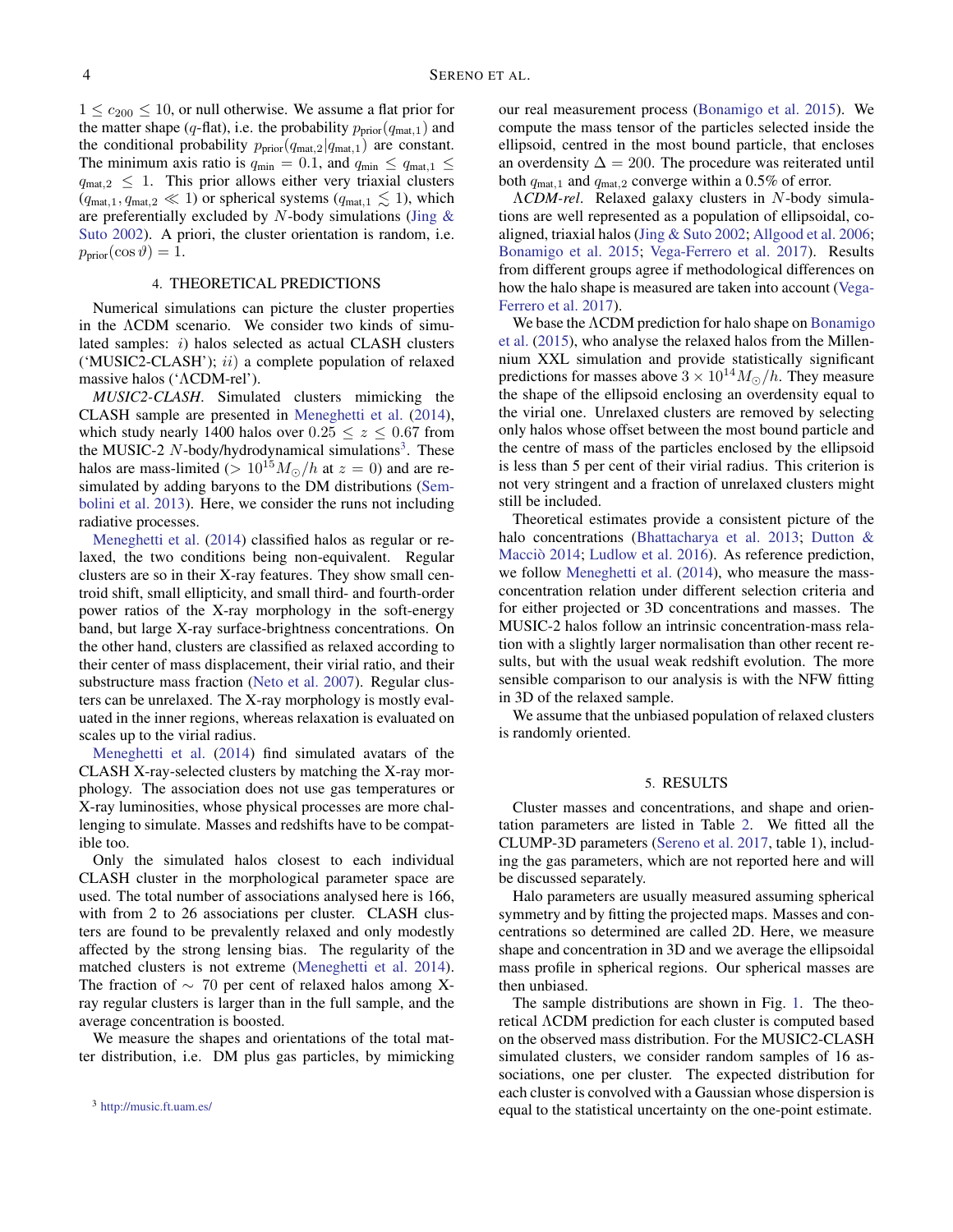**Table 2.** Halo properties.  $M_{\text{sph,200}}$  (col. 2) and  $c_{\text{sph,200}}$  (col. 3) refer to mass and concentration measured in spheres.  $M_{200}$  (col. 4) and  $c_{200}$ (col. 5) refer to ellipsoids. Masses are in units of  $10^{15}$   $M_{\odot}/h$ . We quote the bi-weighted estimators of the marginalised posterior distributions.

<span id="page-4-0"></span>

| Cluster           | $M_{\rm sph,200}$ | $c_{\rm sph,200}$ | $M_{200}$       | $c_{200}$       | $q_{\text{mat}}$ , 1 | $q_{\text{mat},2}$ | $\cos \vartheta$ |
|-------------------|-------------------|-------------------|-----------------|-----------------|----------------------|--------------------|------------------|
| A383              | $0.56 \pm 0.11$   | $5.87 \pm 0.96$   | $0.63 \pm 0.14$ | $6.75 \pm 1.20$ | $0.30 \pm 0.06$      | $0.63 \pm 0.14$    | $0.25 \pm 0.15$  |
| A209              | $0.80 \pm 0.28$   | $1.66 \pm 0.45$   | $1.02 \pm 0.25$ | $1.83 \pm 0.42$ | $0.28 \pm 0.12$      | $0.51 \pm 0.24$    | $0.97 \pm 0.03$  |
| A2261             | $1.63 \pm 0.28$   | $5.13 \pm 0.61$   | $2.06 \pm 0.37$ | $6.94 \pm 0.92$ | $0.17 \pm 0.04$      | $0.71 \pm 0.17$    | $0.40 \pm 0.19$  |
| R2129             | $0.49 \pm 0.13$   | $4.55 \pm 0.92$   | $0.55 \pm 0.16$ | $5.17 \pm 1.09$ | $0.32 \pm 0.08$      | $0.68 \pm 0.13$    | $0.39 \pm 0.17$  |
| A611              | $0.62 \pm 0.15$   | $2.91 \pm 0.74$   | $0.75 \pm 0.18$ | $3.47 \pm 0.88$ | $0.28 \pm 0.12$      | $0.74 \pm 0.21$    | $0.94 \pm 0.03$  |
| MS2137            | $0.66 \pm 0.16$   | $3.60 \pm 0.92$   | $0.71 \pm 0.17$ | $3.78 \pm 1.07$ | $0.51 \pm 0.14$      | $0.85 \pm 0.12$    | $0.53 \pm 0.19$  |
| R2248             | $1.16 \pm 0.26$   | $4.38 \pm 1.06$   | $1.30 \pm 0.29$ | $4.93 \pm 1.33$ | $0.34 \pm 0.08$      | $0.58 \pm 0.16$    | $0.18 \pm 0.14$  |
| M1115             | $1.32 \pm 0.27$   | $3.77 \pm 0.67$   | $1.63 \pm 0.34$ | $4.64 \pm 0.90$ | $0.22 \pm 0.04$      | $0.58 \pm 0.13$    | $0.20 \pm 0.13$  |
| M1931             | $0.53 \pm 0.14$   | $5.51 \pm 1.71$   | $0.57 \pm 0.16$ | $5.94 \pm 1.68$ | $0.47 \pm 0.13$      | $0.72 \pm 0.19$    | $0.71 \pm 0.26$  |
| R <sub>1532</sub> | $0.51 \pm 0.13$   | $6.00 \pm 1.08$   | $0.58 \pm 0.16$ | $7.12 \pm 1.39$ | $0.30 \pm 0.09$      | $0.77 \pm 0.16$    | $0.25 \pm 0.21$  |
| M1720             | $0.73 \pm 0.17$   | $5.84 \pm 1.45$   | $0.80 \pm 0.18$ | $6.62 \pm 1.74$ | $0.36 \pm 0.09$      | $0.69 \pm 0.14$    | $0.41 \pm 0.21$  |
| M0429             | $0.51 \pm 0.10$   | $7.03 \pm 1.56$   | $0.54 \pm 0.11$ | $7.58 \pm 1.69$ | $0.45 \pm 0.09$      | $0.85 \pm 0.13$    | $0.39 \pm 0.25$  |
| M1206             | $1.20 \pm 0.15$   | $6.14 \pm 0.60$   | $1.33 \pm 0.19$ | $6.86 \pm 0.84$ | $0.33 \pm 0.07$      | $0.69 \pm 0.13$    | $0.20 \pm 0.14$  |
| M0329             | $0.83 \pm 0.16$   | $4.34 \pm 0.89$   | $0.93 \pm 0.22$ | $4.92 \pm 0.97$ | $0.33 \pm 0.10$      | $0.58 \pm 0.19$    | $0.65 \pm 0.22$  |
| R <sub>1347</sub> | $2.45 \pm 0.46$   | $4.61 \pm 0.82$   | $3.23 \pm 0.61$ | $6.34 \pm 1.33$ | $0.15 \pm 0.03$      | $0.66 \pm 0.24$    | $0.50 \pm 0.19$  |
| M0744             | $1.23 \pm 0.38$   | $4.36 \pm 1.09$   | $1.76 \pm 0.53$ | $6.55 \pm 1.69$ | $0.11 \pm 0.01$      | $0.46 \pm 0.17$    | $0.16 \pm 0.12$  |

<span id="page-4-1"></span>Table 3. Test hypothesis. Measurements are compared to the theoretical predictions, either MUSIC2-CLASH (rows 1-5) or ΛCDMrel (rows 6-10). For  $q_{\text{mat},1}$ , we also report results for the subsample with  $\bar{q}_{\text{mat,1}} > 0.2$ . The reported p-values are computed with either the Kolmogorov-Smirnov or the Pearson  $\chi^2$  test. We report the mean and the standard deviation of the p-value distribution (cols. 2 and 4), accounting for finite sample size and observational uncertainties, and the upper limit of the  $2\sigma$ -confidence region (cols. 3 and 5).

| Parameter                                | Kolmogorov-Smirnov |              | Pearson $\chi^2$ |      |  |  |  |  |
|------------------------------------------|--------------------|--------------|------------------|------|--|--|--|--|
|                                          | MUSIC2-CLASH       |              |                  |      |  |  |  |  |
| $c_{\rm sph,200}$                        | $0.63 \pm 0.29$    | $\lesssim 1$ | $0.52 \pm 0.25$  | 0.97 |  |  |  |  |
| $q_{\text{mat},1}$                       | $0.01 \pm 0.03$    | 0.09         | $0.21 \pm 0.20$  | 0.73 |  |  |  |  |
| $q_{\text{mat},2}$                       | $0.59 \pm 0.31$    | $\lesssim$ 1 | $0.50 \pm 0.25$  | 0.97 |  |  |  |  |
| $\cos \vartheta$                         | $0.40 \pm 0.31$    | 0.95         | $0.39 \pm 0.24$  | 0.93 |  |  |  |  |
| Subsample $\bar{q}_{\text{mat},1} > 0.2$ |                    |              |                  |      |  |  |  |  |
| $q_{\text{mat}}$ .1                      | $0.07 \pm 0.13$    | 0.59         | $0.32 \pm 0.23$  | 0.87 |  |  |  |  |
|                                          | $\Lambda$ CDM-rel  |              |                  |      |  |  |  |  |
| C <sub>sph</sub> , 200                   | $0.45 \pm 0.33$    | $\lesssim 1$ | $0.41 \pm 0.25$  | 0.94 |  |  |  |  |
| $q_{\text{mat},1}$                       | $0.08 + 0.13$      | 0.43         | $0.24 \pm 0.19$  | 0.73 |  |  |  |  |
| $q_{\text{mat},2}$                       | $0.53 \pm 0.31$    | $\leq 1$     | $0.45 \pm 0.25$  | 0.96 |  |  |  |  |
| $\cos \vartheta$                         | $0.59 \pm 0.31$    | $\lesssim$ 1 | $0.47 \pm 0.25$  | 0.97 |  |  |  |  |
| Subsample $\bar{q}_{\text{mat},1} > 0.2$ |                    |              |                  |      |  |  |  |  |
| $q_{\text{mat},1}$                       | $0.25 + 0.27$      | 0.90         | $0.38 \pm 0.24$  | 0.87 |  |  |  |  |

The sample distributions are finally obtained by averaging the distributions of the single clusters. Measurements agree with ΛCDM predictions. For a quantitative assessment, we performed the Kolmogorov-Smirnov and the Pearson  $\chi^2$  tests, see Table [3.](#page-4-1)

Triaxial analyses facilitate the agreement of concentrations measured in massive lensing clusters with theoretical predictions [\(Oguri et al.](#page-6-6) [2005;](#page-6-6) [Sereno & Zitrin](#page-7-12) [2012\)](#page-7-12). In fact, the 3D analysis does not suffer from the orientation bias that can affect clusters preferentially elongated along the line-ofsight, whose concentration is over-estimated under the spherical hypothesis.

The CLASH clusters show a triaxial shape in good agreement with theoretical predictions. The distribution of  $q_{\text{mat},1}$ slightly exceeds expectations at small values but the excess is not significant. The excess is mostly driven by three possibly unrelaxed clusters with  $q_{\text{mat},1} \lesssim 0.2$ , where the 3D combined analysis might experience some problems. M0744 and R1347 show evidence for shocks in high resolution *MUS-TANG* SZe data [\(Korngut et al.](#page-6-29) [2011\)](#page-6-29). R1347 hosts a radio mini-halo. Diffuse radio emission was suspected in A2261 [\(Giacintucci et al.](#page-6-30) [2017\)](#page-6-30).

Adiabatic contraction and radiative cooling can make the total mass distribution rounder but AGN (Active Galactic Nuclei) feedback can mitigate the effect of cooling and make the final shape more similar to results in DM-only simulations [\(Suto et al.](#page-7-13) [2017\)](#page-7-13). If spherically averaged profiles are considered, the baryon physics is important only within less than 10% of the virial radius. On the other hand, the non-sphericity of the DM distribution can be affected by the baryon physics operating in the central region up to half the virial radius [\(Suto et al.](#page-7-13) [2017\)](#page-7-13).

The MUSIC2-CLASH shapes are measured in nonradiative simulations and may differ from simulations accounting for feedback processes. In fact, the agreement is better for DM-only simulations.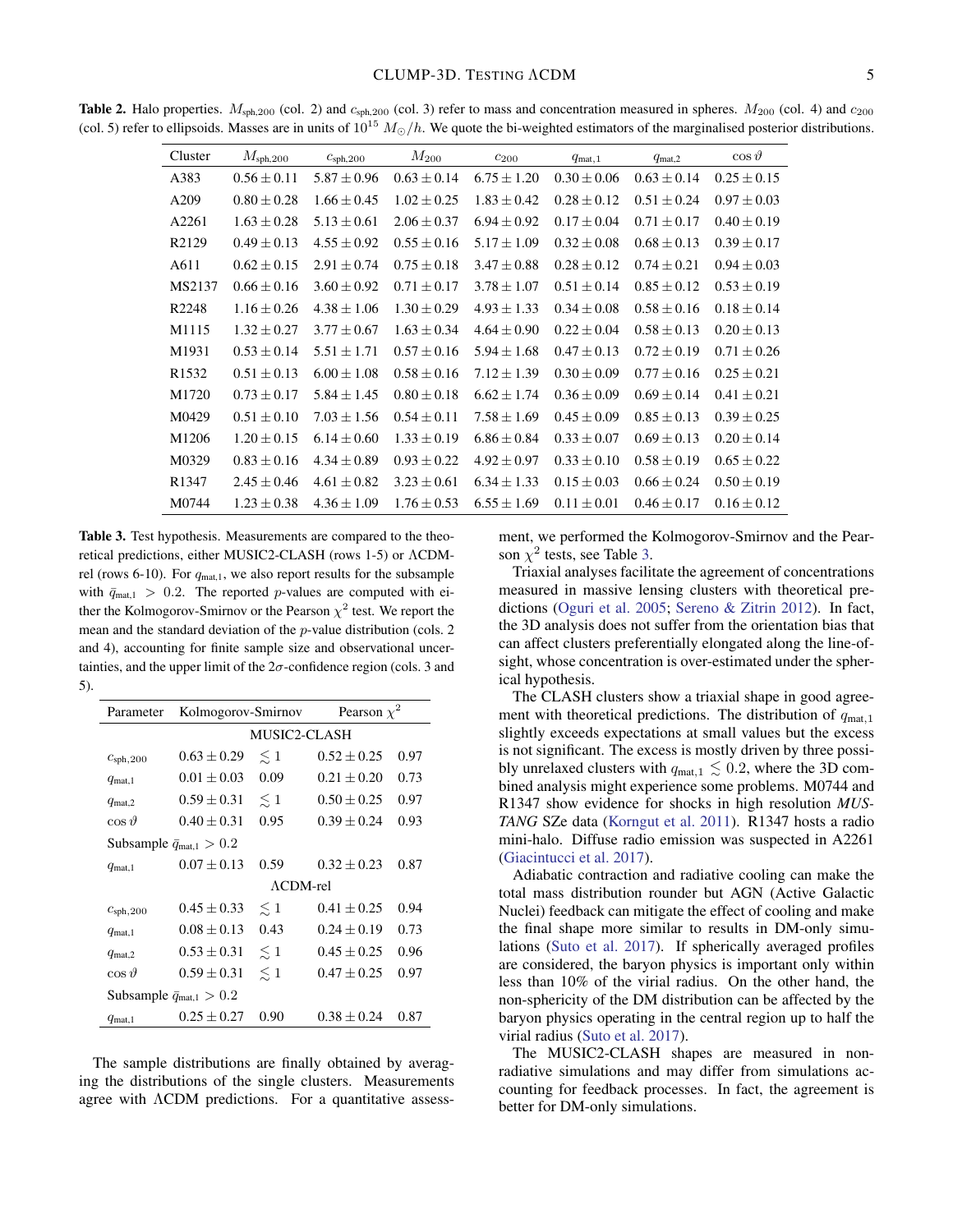

<span id="page-5-0"></span>Figure 1. Probability density functions: minor-to-major axis ratio (top-left panel), intermediate-to-major axis ratio (bottom-left), inclination angle  $\cos \vartheta$  (top-right), and concentration (bottom-right) of the total matter distribution of the CLASH clusters. The full-black lines show the measured distribution. The shadowed regions include the  $1-\sigma$  region as obtained from a bootstrap resampling of the marginalized distributions. The black dotted lines show the distributions for the subsample with  $\bar{q}_{\text{mat},1}$ >0.2. The red-dotted lines show the ΛCDM-rel predictions, estimated from [Bonamigo et al.](#page-6-24) [\(2015\)](#page-6-24) given the inferred mass distribution smoothed for the observational uncertainties for the axial ratios, or the scattered mass-concentration relation of relaxed clusters from [Meneghetti et al.](#page-6-21) [\(2014\)](#page-6-21) for the concentration. The blue-dashed line is the expected distribution for the MUSIC2-CLASH simulated halos. The dot-dashed black lines show the priors. For visualisation purposes, the measured and the MUSIC2-CLASH distribution are smoothed by the Silverman's scale of the measured one-point estimates [\(Vio et al.](#page-7-14) [1994\)](#page-7-14).

X-ray regular clusters may suffer from orientation bias: prolate clusters whose major axis is aligned with the line-ofsight show round X-ray isophotes and can be preferentially included. The observed distribution of inclination angles is consistent with random orientations. The secondary peak of the distribution at high values is due to a couple of very elongated clusters as A209 which is a known merger system along the line-of-sight [\(Cassano et al.](#page-6-31) [2010\)](#page-6-31). Our algorithm can efficiently recover the orientation even in this peculiar system.

For the CLASH sample, we find  $\cos \theta = 0.42 \pm 0.31$ or  $\vartheta = 65 \pm 23 \text{ deg}$ . The mean angle for random orientations (MUSIC2-CLASH) is 60 deg or  $\cos \theta = 0.5$  (54 deg or  $\cos \theta = 0.57$ , consistent with our results and giving no evidence for any orientation bias.

We compared shapes and concentrations of X-ray selected CLASH clusters to the ΛCDM paradigm of structure formation. We performed a full three-dimensional analysis of the cluster mass profiles exploiting lensing, X-ray, and SZe measurements. We could then measure unbiased concentrations and masses and recover the halo shapes and orientations. We found that shapes and concentrations of the CLASH clusters are consistent with theoretical predictions giving a further validation of the ΛCDM paradigm.

Even though results from simulations are consistent with our measurements, we still lack a comprehensive analytical model of halo formation. The conventional ellipsoidal collapse mode and the simulations differ after the turn-around epoch [\(Suto et al.](#page-7-15) [2016\)](#page-7-15). While simulated massive halos are more spherical initially, they gradually become less spherical after the turn-around epoch. This tendency is opposite to the analytical prediction [\(Suto et al.](#page-7-15) [2016\)](#page-7-15).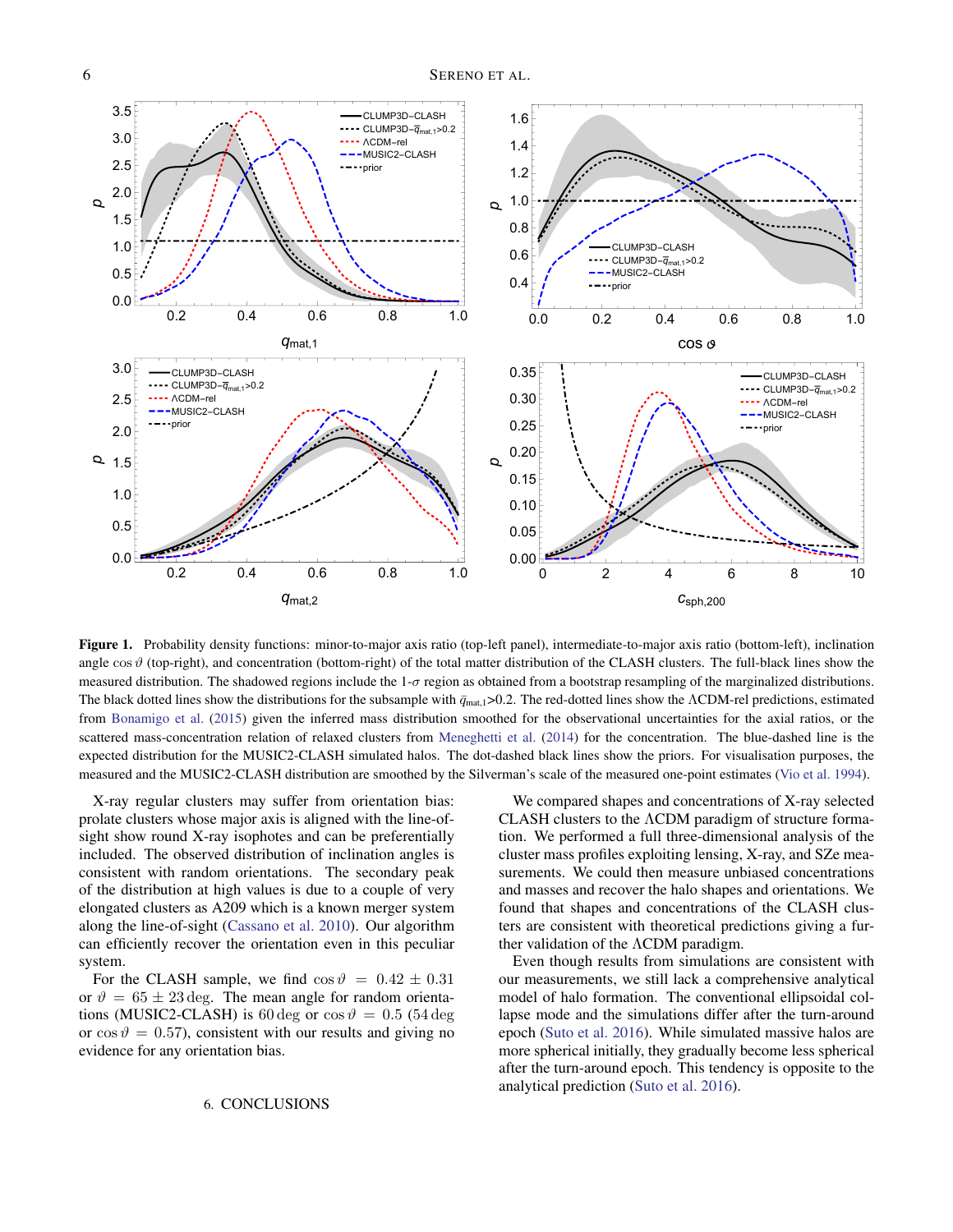Furthermore, the role of gas physics in halo shapes is yet to be fully understood [\(Suto et al.](#page-7-13) [2017\)](#page-7-13). In DM-only simulations, the inner regions are less spherical than the outer ones [\(Allgood et al.](#page-6-25) [2006;](#page-6-25) [Suto et al.](#page-7-15) [2016;](#page-7-15) [Vega-Ferrero et al.](#page-7-11) [2017;](#page-7-11) [Despali et al.](#page-6-32) [2017\)](#page-6-32). Internal parts retain memory of the violent formation process keeping the major axis oriented towards the preferential direction of the infalling material while the outer regions become rounder due to continuous isotropic merging events [\(Despali et al.](#page-6-32) [2017\)](#page-6-32).

However, baryonic physics can significantly affect the nonsphericity of the DM distribution up to the half of the virial radius [\(Suto et al.](#page-7-13) [2017\)](#page-7-13). Radiative cooling makes DM halos more spherical [\(Kazantzidis et al.](#page-6-33) [2004\)](#page-6-33) but AGN feedback can counterbalance. As a result, the radial trend of asphericity can be opposite to that predicted in DM-only simulations [\(Suto et al.](#page-7-13) [2017\)](#page-7-13).

Our results suggest that baryonic physics is not effective in making cluster rounder.

The authors thank Rossella Cassano and Gianfranco Brunetti for useful discussions, and Gustavo Yepes for supplying the MUSIC-2 simulations performed at the Barcelona Supercomputing Center, Spain. MS and SE acknowledge support from the contracts ASI-INAF I/009/10/0, NARO15 ASI-INAF I/037/12/0, ASI 2015-046-R.0 and ASI-INAF n.2017-14-H.0. KU acknowledges support from the Ministry of Science and Technology of Taiwan (grants 103-2112-M-001-030-MY3 and 106-2628-M-001-003-MY3) and from the Academia Sinica Investigator Award. JS was supported by NSF/AST-1617022. MM acknowledges support from MAECI and contracts ASI-INAF/I/023/12/0 and ASI n. I/023/12/0. JV-F was supported by AYA2015-64508-P (MINECO/FEDER).

## REFERENCES

- <span id="page-6-25"></span>Allgood, B., Flores, R. A., Primack, J. R., et al. 2006, MNRAS, 367, 1781, doi: [10.1111/j.1365-2966.2006.10094.x](http://doi.org/10.1111/j.1365-2966.2006.10094.x)
- <span id="page-6-26"></span>Bhattacharya, S., Habib, S., Heitmann, K., & Vikhlinin, A. 2013, ApJ, 766, 32, doi: [10.1088/0004-637X/766/1/32](http://doi.org/10.1088/0004-637X/766/1/32)
- <span id="page-6-24"></span>Bonamigo, M., Despali, G., Limousin, M., et al. 2015, MNRAS, 449, 3171, doi: [10.1093/mnras/stv417](http://doi.org/10.1093/mnras/stv417)
- <span id="page-6-31"></span>Cassano, R., Ettori, S., Giacintucci, S., et al. 2010, ApJL, 721, L82, doi: [10.1088/2041-8205/721/2/L82](http://doi.org/10.1088/2041-8205/721/2/L82)
- <span id="page-6-11"></span>Chiu, I., Umetsu, K., Sereno, M., et al. 2018, arXiv:1804.00676. <https://arxiv.org/abs/1804.00676>
- <span id="page-6-18"></span>Czakon, N. G., Sayers, J., Mantz, A., et al. 2015, ApJ, 806, 18, doi: [10.1088/0004-637X/806/1/18](http://doi.org/10.1088/0004-637X/806/1/18)
- <span id="page-6-32"></span>Despali, G., Giocoli, C., Bonamigo, M., Limousin, M., & Tormen, G. 2017, MNRAS, 466, 181, doi: [10.1093/mnras/stw3129](http://doi.org/10.1093/mnras/stw3129)
- <span id="page-6-27"></span>Dutton, A. A., & Macciò, A. V. 2014, MNRAS, 441, 3359, doi: [10.1093/mnras/stu742](http://doi.org/10.1093/mnras/stu742)
- <span id="page-6-8"></span>Fox, D. C., & Pen, U.-L. 2002, ApJ, 574, 38, doi: [10.1086/340897](http://doi.org/10.1086/340897)
- <span id="page-6-30"></span>Giacintucci, S., Markevitch, M., Cassano, R., et al. 2017, ApJ, 841, 71, doi: [10.3847/1538-4357/aa7069](http://doi.org/10.3847/1538-4357/aa7069)
- <span id="page-6-5"></span>Jing, Y. P., & Suto, Y. 2002, ApJ, 574, 538, doi: [10.1086/341065](http://doi.org/10.1086/341065)
- <span id="page-6-15"></span>Kalberla, P. M. W., Burton, W. B., Hartmann, D., et al. 2005, A&A, 440, 775, doi: [10.1051/0004-6361:20041864](http://doi.org/10.1051/0004-6361:20041864)
- <span id="page-6-33"></span>Kazantzidis, S., Kravtsov, A. V., Zentner, A. R., et al. 2004, ApJ, 611, L73, doi: [10.1086/423992](http://doi.org/10.1086/423992)
- <span id="page-6-29"></span>Korngut, P. M., Dicker, S. R., Reese, E. D., et al. 2011, ApJ, 734, 10, doi: [10.1088/0004-637X/734/1/10](http://doi.org/10.1088/0004-637X/734/1/10)
- <span id="page-6-13"></span>Kuhn, M. A., Feigelson, E. D., Getman, K. V., et al. 2014, ApJ, 787, 107, doi: [10.1088/0004-637X/787/2/107](http://doi.org/10.1088/0004-637X/787/2/107)
- <span id="page-6-4"></span>Limousin, M., Morandi, A., Sereno, M., et al. 2013, SSRv, 177, 155, doi: [10.1007/s11214-013-9980-y](http://doi.org/10.1007/s11214-013-9980-y)
- <span id="page-6-28"></span>Ludlow, A. D., Bose, S., Angulo, R. E., et al. 2016, MNRAS, 460, 1214, doi: [10.1093/mnras/stw1046](http://doi.org/10.1093/mnras/stw1046)
- <span id="page-6-9"></span>Mahdavi, A., & Chang, W. 2011, ApJL, 735, L4, doi: [10.1088/2041-8205/735/1/L4](http://doi.org/10.1088/2041-8205/735/1/L4)
- <span id="page-6-3"></span>Meneghetti, M., Fedeli, C., Zitrin, A., et al. 2011, A&A, 530, A17, doi: [10.1051/0004-6361/201016040](http://doi.org/10.1051/0004-6361/201016040)
- <span id="page-6-21"></span>Meneghetti, M., Rasia, E., Vega, J., et al. 2014, ApJ, 797, 34, doi: [10.1088/0004-637X/797/1/34](http://doi.org/10.1088/0004-637X/797/1/34)
- <span id="page-6-14"></span>Merten, J., Meneghetti, M., Postman, M., et al. 2015, ApJ, 806, 4, doi: [10.1088/0004-637X/806/1/4](http://doi.org/10.1088/0004-637X/806/1/4)
- <span id="page-6-7"></span>Morandi, A., Limousin, M., Sayers, J., et al. 2012, MNRAS, 425, 2069, doi: [10.1111/j.1365-2966.2012.21196.x](http://doi.org/10.1111/j.1365-2966.2012.21196.x)
- <span id="page-6-23"></span><span id="page-6-19"></span>Navarro, J. F., Frenk, C. S., & White, S. D. M. 1996, ApJ, 462, 563
- Neto, A. F., Gao, L., Bett, P., et al. 2007, MNRAS, 381, 1450, doi: [10.1111/j.1365-2966.2007.12381.x](http://doi.org/10.1111/j.1365-2966.2007.12381.x)
- <span id="page-6-2"></span>Oguri, M., & Blandford, R. D. 2009, MNRAS, 392, 930, doi: [10.1111/j.1365-2966.2008.14154.x](http://doi.org/10.1111/j.1365-2966.2008.14154.x)
- <span id="page-6-6"></span>Oguri, M., Takada, M., Umetsu, K., & Broadhurst, T. 2005, ApJ, 632, 841, doi: [10.1086/452629](http://doi.org/10.1086/452629)
- <span id="page-6-0"></span>Peebles, P. J. E. 2015, Proceedings of the National Academy of Science, 112, 12246, doi: [10.1073/pnas.1308786111](http://doi.org/10.1073/pnas.1308786111)
- <span id="page-6-1"></span>Planck Collaboration, Ade, P. A. R., Aghanim, N., et al. 2016, A&A, 594, A13, doi: [10.1051/0004-6361/201525830](http://doi.org/10.1051/0004-6361/201525830)
- <span id="page-6-12"></span>Postman, M., Coe, D., Benítez, N., et al. 2012, ApJS, 199, 25, doi: [10.1088/0067-0049/199/2/25](http://doi.org/10.1088/0067-0049/199/2/25)
- <span id="page-6-16"></span>Sayers, J., Golwala, S. R., Ameglio, S., & Pierpaoli, E. 2011, ApJ, 728, 39, doi: [10.1088/0004-637X/728/1/39](http://doi.org/10.1088/0004-637X/728/1/39)
- <span id="page-6-17"></span>Sayers, J., Golwala, S. R., Mantz, A. B., et al. 2016, ApJ, 832, 26, doi: [10.3847/0004-637X/832/1/26](http://doi.org/10.3847/0004-637X/832/1/26)
- <span id="page-6-22"></span>Sembolini, F., Yepes, G., De Petris, M., et al. 2013, MNRAS, 429, 323, doi: [10.1093/mnras/sts339](http://doi.org/10.1093/mnras/sts339)
- <span id="page-6-20"></span>Sereno, M., & Covone, G. 2013, MNRAS, 434, 878, doi: [10.1093/mnras/stt1086](http://doi.org/10.1093/mnras/stt1086)
- <span id="page-6-10"></span>Sereno, M., Ettori, S., Meneghetti, M., et al. 2017, MNRAS, 467, 3801, doi: [10.1093/mnras/stx326](http://doi.org/10.1093/mnras/stx326)